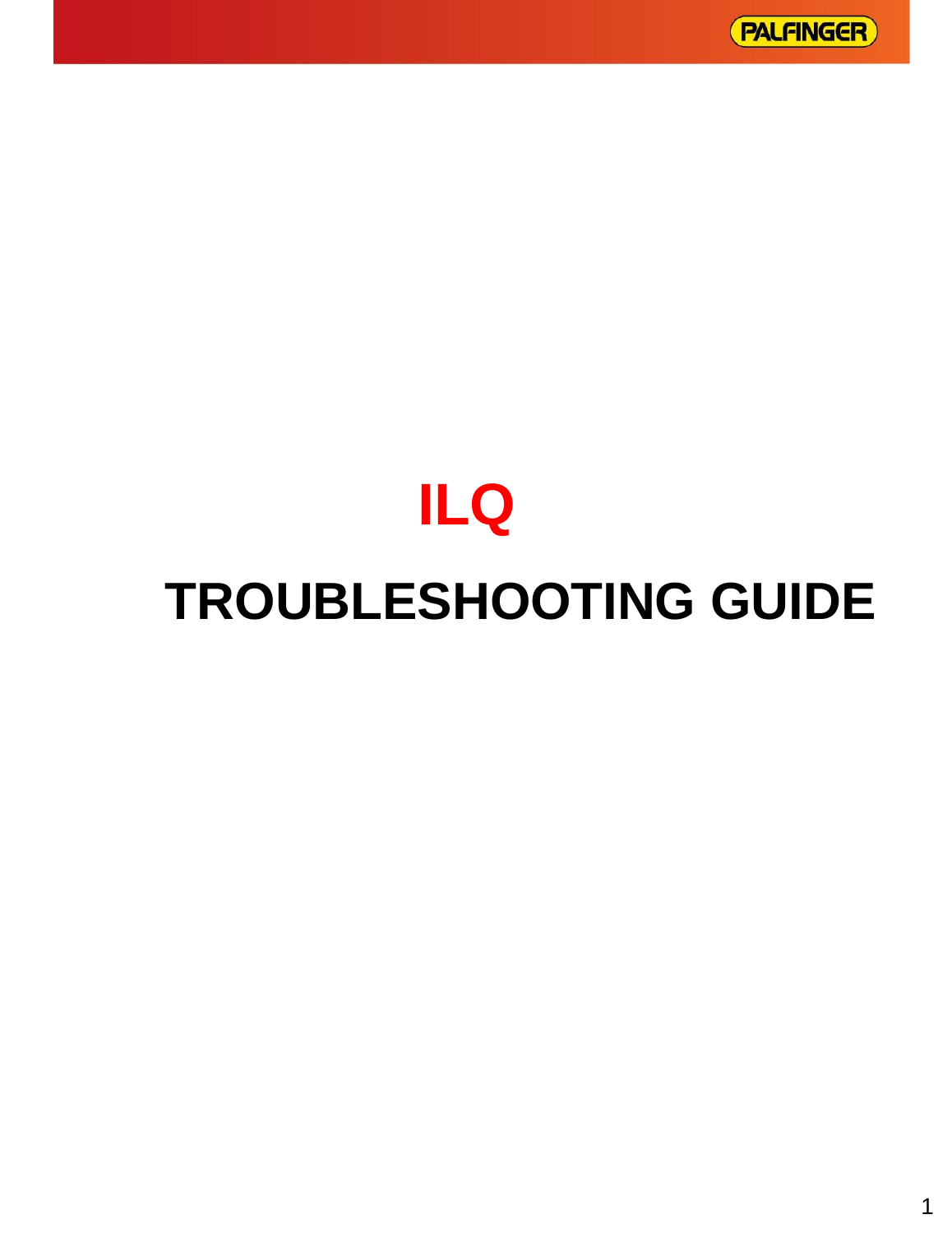

# **ILQ – Series (until June 2008)**

## Troubleshooting: ILQ with rectangle circuit board on driver side

| Table of content:                                 | Page |
|---------------------------------------------------|------|
| 1) Gate overview and connector setup2             |      |
|                                                   |      |
|                                                   |      |
| 4) Gate is not auto tilting down at ground level5 |      |
|                                                   |      |
|                                                   |      |
|                                                   |      |
|                                                   |      |
|                                                   |      |

Tools needed:

1.) Voltmeter

2.) Test light

- 3.) 8" jumper cable (16ga. or smaller)
- 4.) Screw driver flat head or 13mm (1/2") wrench

#### \*\*\*\*\*MAKE SURE YOUR BATTERIES ARE FULLY CHARGED AND IN GOOD CONDITIONS\*\*\*\*\*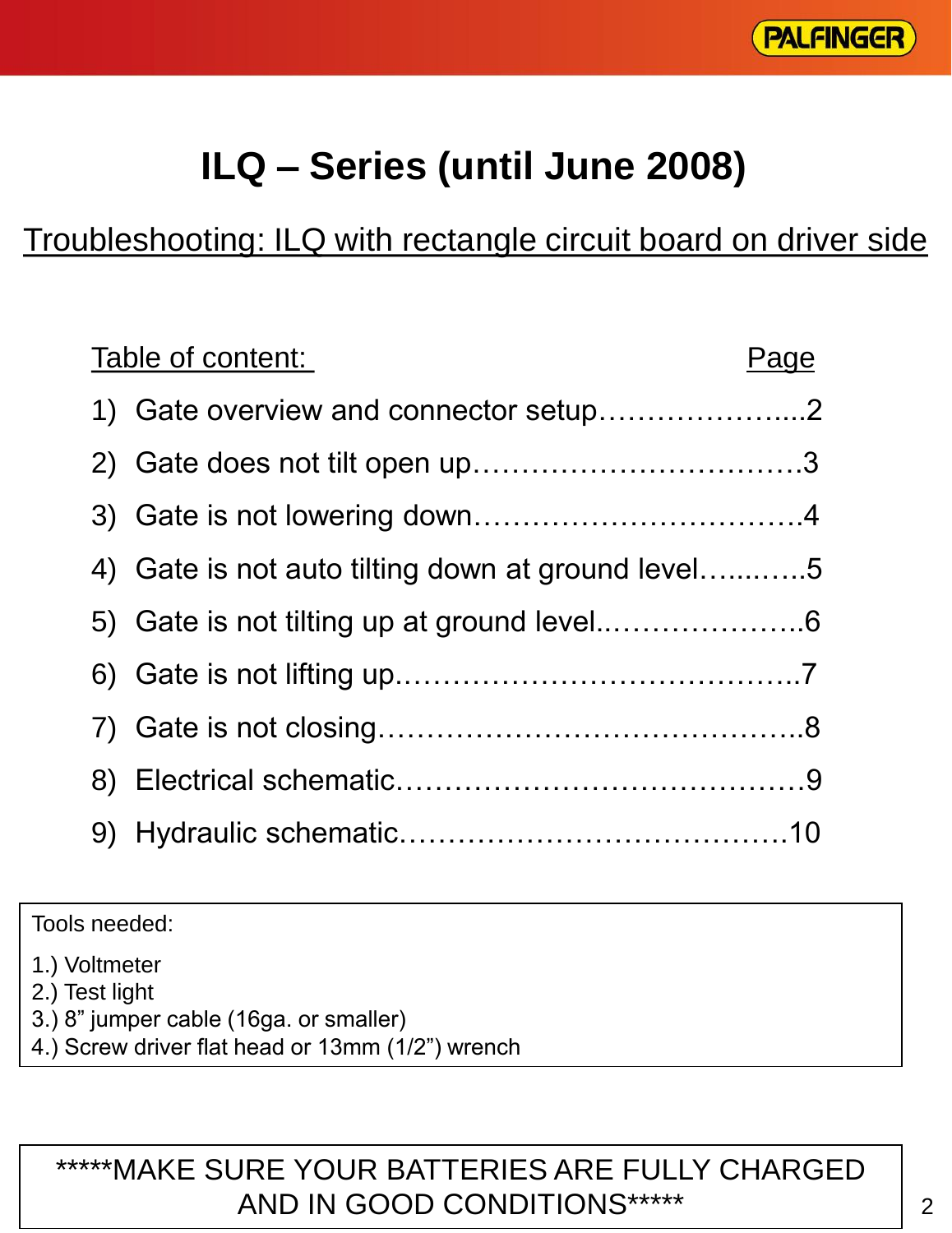#### Overview of liftgate and connector setup of circuit board

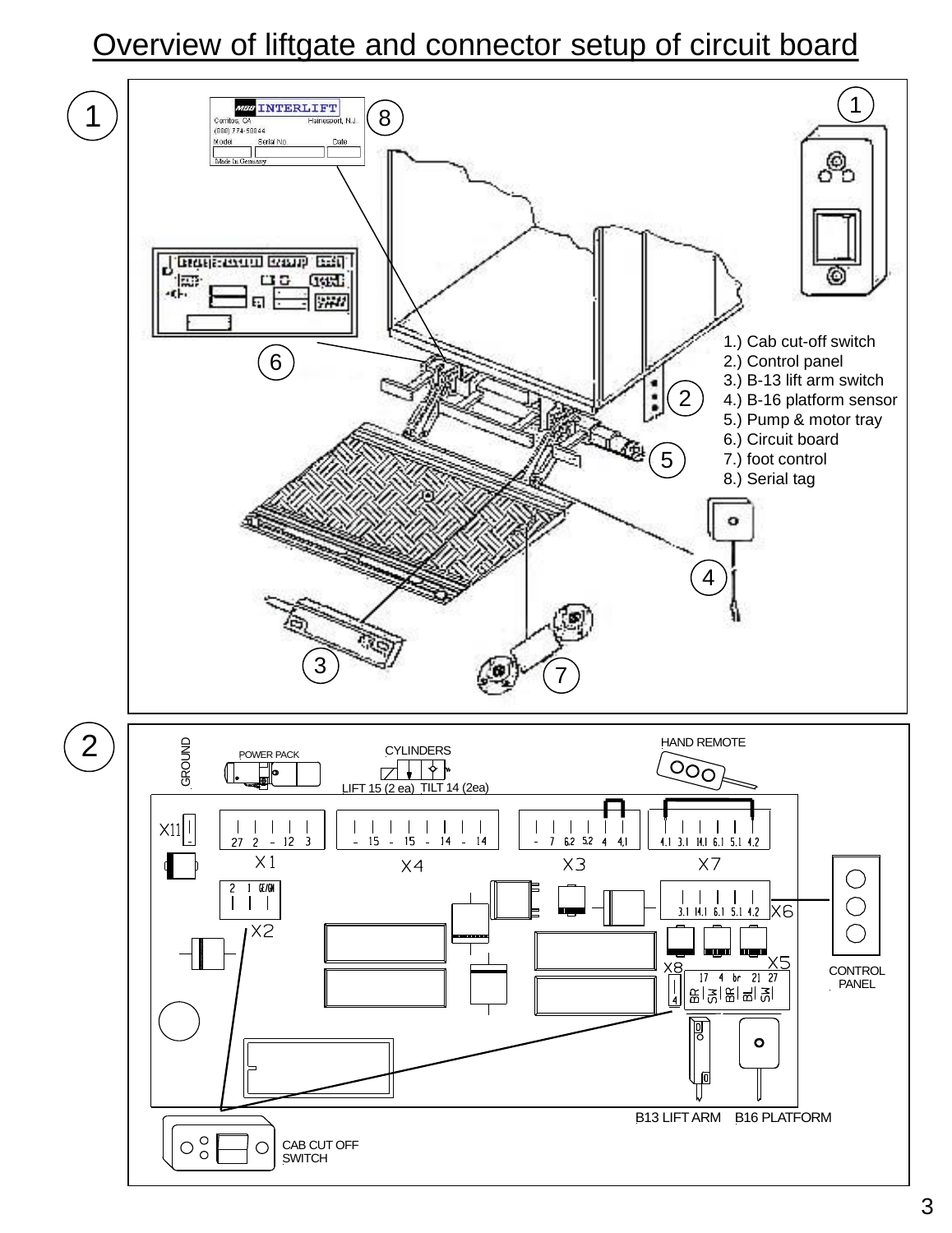

#### 1) GATE DOES NOT TILT OPEN UP 1.1) Check Battery Power

 $\overline{\mathsf{o}}$ 

ILQ **SERIES** 

- a) Check resettable Circuit Breaker on top of batteries  $\rightarrow$  Push Reset Tab back in, if popped out
- b) Check fuse on top of batteries (qty 1) and at pump & motor (qty 2) inside the main tube on passenger side
- c) Start truck and run engine in fast idle for charging the battery  $\rightarrow$  if liftgate starts working, recharge batteries  $\rightarrow$  test batteries and truck charging system
- d) Check power at motor solenoid on the small terminals with voltmeter by pushing the up-function and hold it for 10 sec with gate in stored position (DEADHEAD GATE) (above 10 Volt is necessary for proper use of liftgate)  $\rightarrow$  less than 10 V; Jump X-2 #2 to X8 #4  $\rightarrow$  voltage jumps more than 1 volt, call Palfinger for assistance **\*\*\*\*DO NOT LEAVE JUMPER ON – GATE MUST BE SHUT OFF WHEN NOT IN USE\*\*\*\***

## 1.2) Check for short in optional equipment

- a) Unplug X5 (B-13 and B-16 Sensors) and X7 (Hand control) **\*\*\*Set Jumper at X-7 at #4.1 to #4.2\*\*\*** Keep the 2 connectors unplugged (gate will operate without plugs connected, will loose auto tilt)
- b) Unplug X-1 (Main power), wait 10 seconds and plug X-1 back to the board (Reset the board)
- c) Plug each connector back, one at a time and check functions of gate after plugging in each

## 1.3) Check voltage supply to release valves on tilt cylinder

- a) Check voltage at X4 #14 and Ground X-11 while pushing the tilt knobs for opening up the release valves at the tilt cylinders. No Voltage  $\rightarrow$  check for loose wire at X-6 or no signal at X-6 #14
- b) Listen for clicking of the release valves at the tilt cylinders (outer cylinders) - If valves are not clicking  $\rightarrow$  check wire for damaged spots, loose connections or a bad valve

#### 1.4) Check motor solenoid power

- a) Check voltage at X-1 #3 and Ground X-11 while pushing opening knobs to engage motor solenoid No voltage  $\rightarrow$  board might be damaged
- b) Check voltage at small motor solenoid studs and Ground motor post while pushing knobs and listen for clicking of the motor solenoid – no voltage or clicking  $\rightarrow$  check wire to motor solenoid
- c) Check for voltage across the small motor solenoid studs with test light while turning knob See a light  $\rightarrow$  power is reaching solenoid.
- d) Check for main power at the big solenoid studs, one has voltage; if not check connections to battery
- e) Check big solenoid studs for voltage while pushing the opening knobs  $\rightarrow$  if not  $\rightarrow$  solenoid is bad
- f) Jump large terminals at motor solenoid
	- If motor runs  $\rightarrow$  motor solenoid is bad
	- If motor does not run  $\rightarrow$  Bad motor or bad ground
	- Tap on motor  $\rightarrow$  motor starts running bad brushes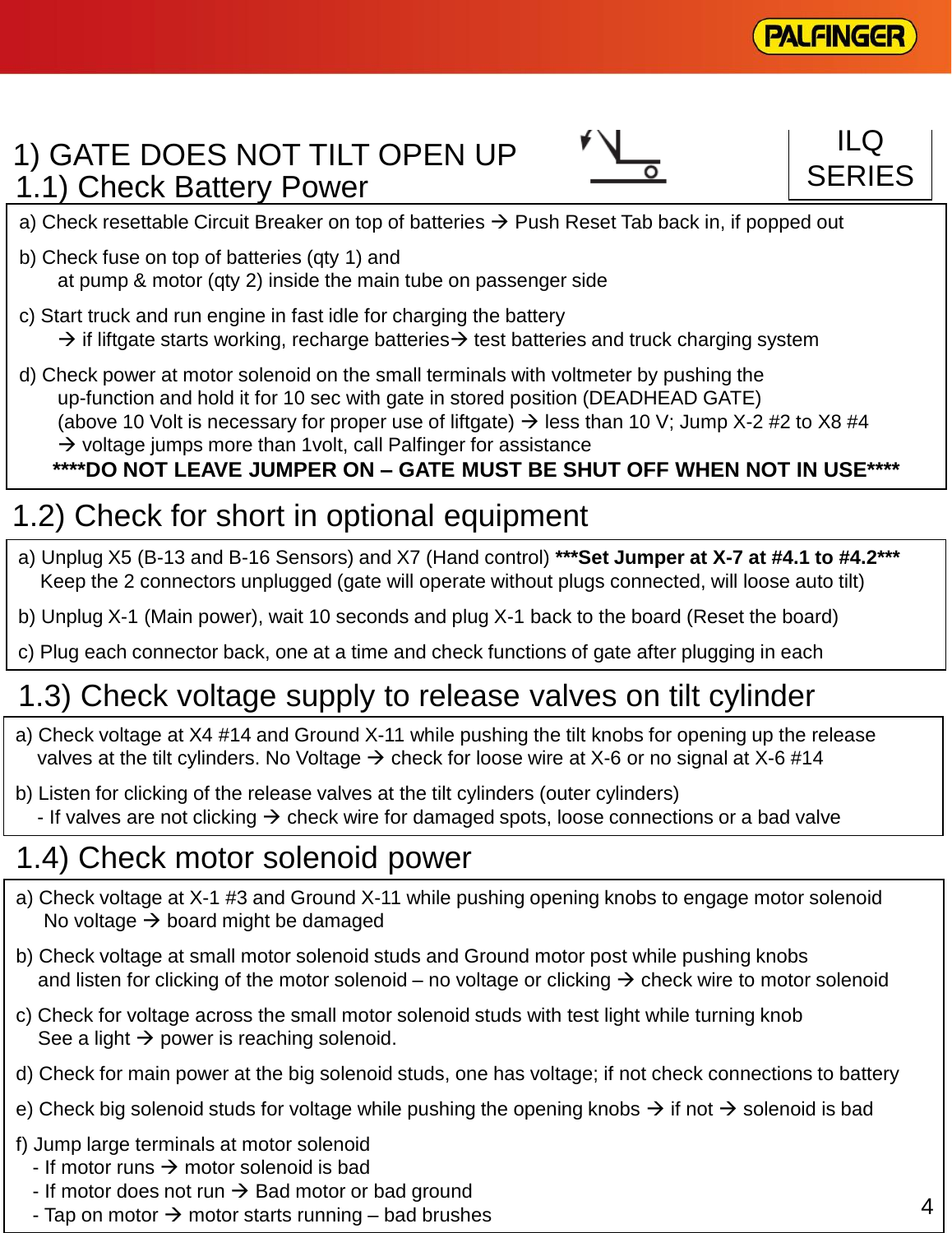

ILQ **SERIES** 

# 2) GATE IS NOT LOWERING DOWN



# 2.1) Check Battery Power

- a) Check resettable Circuit Breaker on top of batteries  $\rightarrow$  Push Reset Tab back, if popped out.
- b) Check fuse on top of batteries (qty 1) and at pump& motor (qty 2) inside the main tube on passenger side
- c) Start truck and run engine in fast idle for charging the battery  $\rightarrow$  if liftgate starts working, recharge batteries  $\rightarrow$  test batteries and truck charging system
- d) Check power at motor solenoid on the small terminals with voltmeter by pushing the up-function knob and hold for 10 sec with gate upper lift position (DEADHEAD GATE) (above 10 Volt is necessary for proper use of liftgate)  $\rightarrow$  less than 10V; Jump X-2 #2 to X-8 #4  $\rightarrow$  voltage jumps more than 1 volt, call Palfinger for assistance

#### **\*\*\*\*DO NOT LEAVE JUMPER ON – GATE MUST BE SHUT OFF WHEN NOT IN USE\*\*\*\***

# 2.2) Check for short in optional equipment

- a) Unplug X-5(B-13 and B-15 Sensors) and X-7(Hand control) **\*\*\*Set Jumper at X-7 from #4.1 to #4.2\*\*\*** Keep the 2 connectors unplugged (gate also operates without plugs connected, will loose auto tilt)
- b) Unplug X-1 (Main power), wait 10 seconds and plug X-1 back to the board (Reset the board)
- c) Plug each connector back one at a time and check functions of gate after plugging in each

# 2.3) Check voltage supply to release valves on lift cylinder

- a) Check voltage at X-4 #15 and Ground X-11while pushing the lowering knob for opening the release valves at the lift cylinders. No voltage  $\rightarrow$  check for bad knob or loose wire at control panel
- b) Listen for clicking of the release valves at the lift cylinder (inner cylinders)  $\rightarrow$  If valves are not clicking  $\rightarrow$  check wire for damaged spots or loose connections

# 2.4) Gate is lowering down very slowly  $\rightarrow$  S5 at motor not engaged

- a) Check Voltage at X-1 #12 and Ground X-11while pushing knob to engage the shift valve at the pump and motor inside the main tube
- b) Override the shift valve by pushing down the center brass pin with small Phillips screwdriver while pushing the down knob
	- $\rightarrow$  Gate will lower down  $\rightarrow$  check the valve and look for damaged wire or loose connections

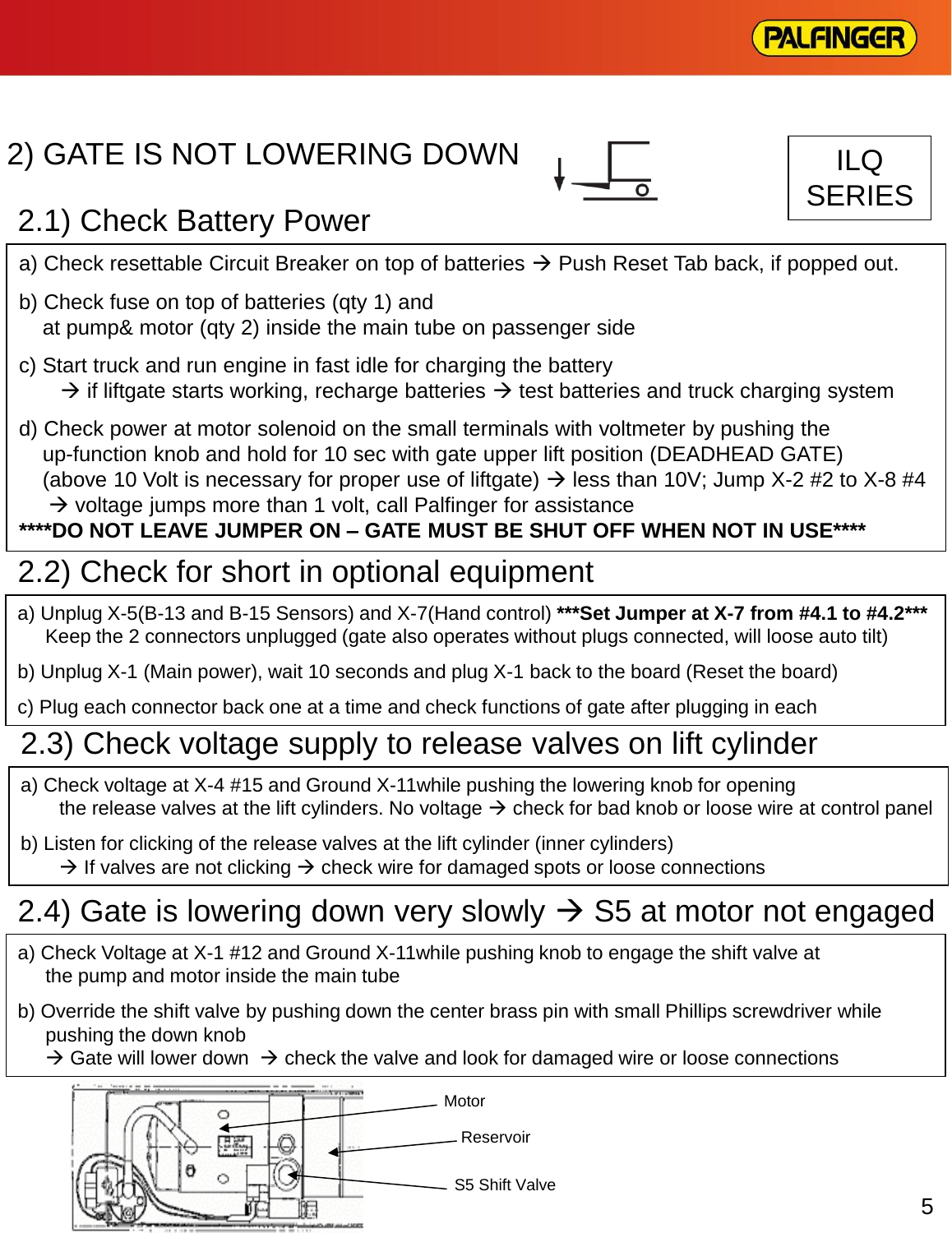

## 3) GATE IS NOT AUTO TILTING AT GROUND LEVEL





# 3.1) Check Battery Power

- a) Check resettable Circuit Breaker on top of batteries  $\rightarrow$  Push Reset Tab back in, if popped out
- b) Check fuse on top of batteries (qty 1) and at pump& motor (qty 2) inside the main tube on passenger side
- c) Start truck and run engine in fast idle for charging the battery  $\rightarrow$  if liftgate starts working, recharge batteries  $\rightarrow$  test batteries and truck charging system
- d) Check power at motor solenoid on the small terminals with voltmeter when gate in upper lift position (above 10 Volt is necessary for proper use of liftgate)  $\rightarrow$  less than 10V; Jump X-2 #2 to X-8 #4  $\rightarrow$  voltage jumps more than 1 volt, call Palfinger for assistance

#### **\*\*\*\*DO NOT LEAVE JUMPER ON – GATE MUST BE SHUT OFF WHEN NOT IN USE\*\*\*\***

# 3.2) Check adjustment of auto-tilt sensor B-13

- a) Check the position of the B-13 Sensor on the inside of the passenger side liftarm  $\rightarrow$  Sensor has to be in a horizontal position when gate is 8"-10" above ground
- b) Check if the inner X-5 Plug is loose (color sequence = brown, black)

### 3.3) Check function of control panel or hand control

- a) Check voltage at X-6 #4.2 to Ground X-11 for power supply of the control panel at X-7 #4.2 to Ground X-11 for power supply of the hand control
- b) Check voltage at X-6 #6.1(lower) to Ground X-11 for lowering signal  $\rightarrow$  Signal on X-6 #6.1  $\rightarrow$  control panel is ok; if no signal check for damaged wire or loose connectors inside control panel or damaged knob

### 3.4) Check voltage supply to release valves on tilt cylinder

- a) Check voltage at X-5 #(BLACK)(B-13) to Ground X-11 while platform is on ground  $\rightarrow$  12V
- b) Check voltage at X5 #(BROWN)(B-13) to Ground (J11) while platform is on ground  $\rightarrow$  12V  $\rightarrow$  No voltage on BROWN  $\rightarrow$  Look for damaged spots, loose connection or bad B-13
- c) Check voltage at Ground X-11 to X4 #14 while pushing the lowering button when gate is on ground for opening up the release valves at the tilt cylinders
- d) Listen for clicking of the release valves at the tilt cylinder (outer cylinders)  $\rightarrow$  If valves are not clicking  $\rightarrow$  check wire for damaged spots or loose connections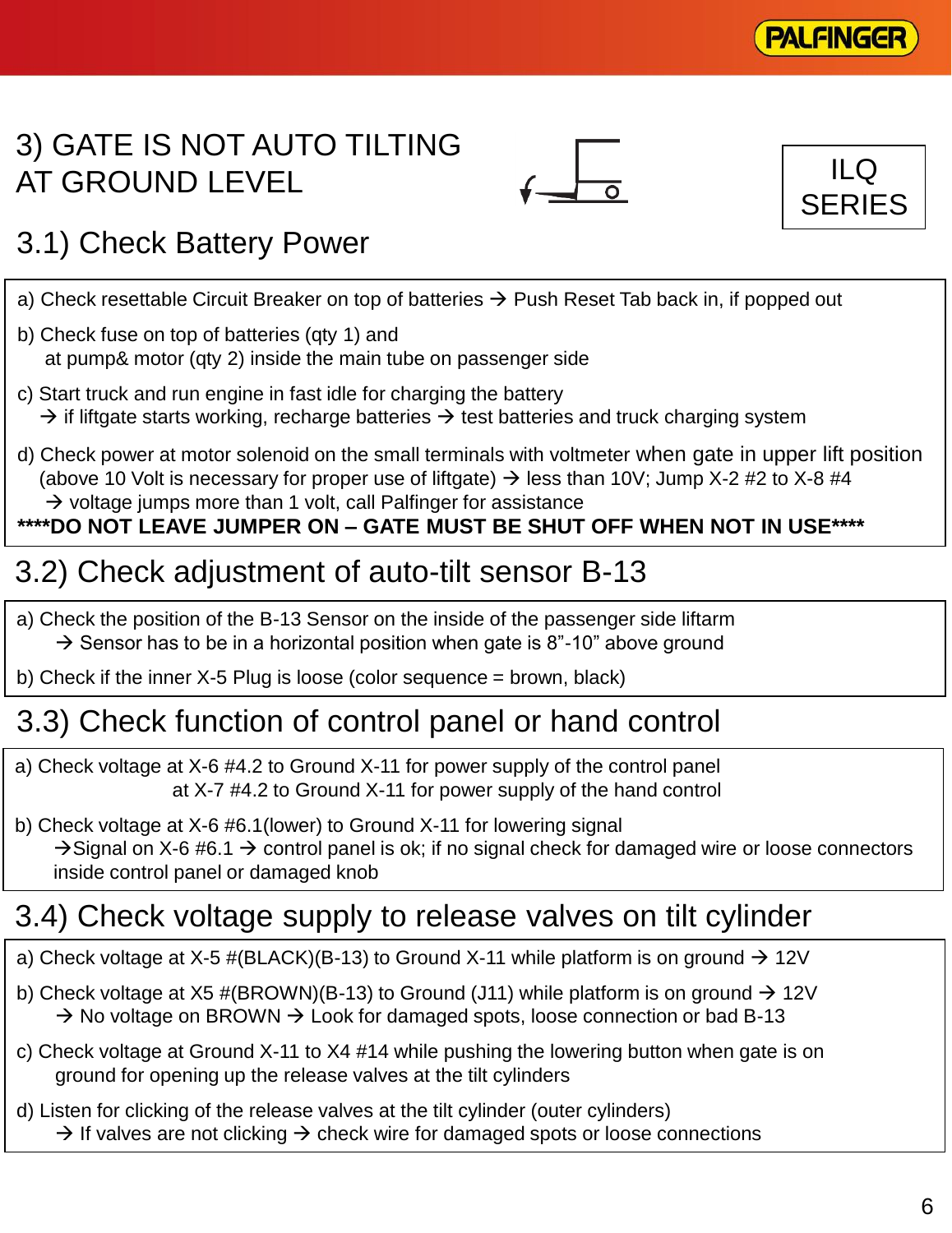

 $\Box$ 

**SERIES** 

#### 4) GATE IS NOT TILTING UP AT GROUND 4.1) Check Battery Power

- a) Check resettable Circuit Breaker on top of batteries  $\rightarrow$  Push Reset Tab back in, if popped out
- b) Check fuses on top of batteries (qty 1) and at pump& motor (qty 2) inside the main tube on passenger side
- c) Start truck and run engine in fast idle for charging the battery  $\rightarrow$  if liftgate starts working, recharge batteries  $\rightarrow$  afterwards test batteries and truck charging system
- d) Check power at motor solenoid on the small terminals with voltmeter (above 10 Volt is necessary for proper use of liftgate)  $\rightarrow$  less than 10 V; Jump X-2 #2 to X8 #4  $\rightarrow$  voltage jumps more than 1 volt, call Palfinger for assistance **\*\*\*\*DO NOT LEAVE JUMPER ON – GATE MUST BE SHUT OFF WHEN NOT IN USE\*\*\*\***

### 4.2) Check function of control box or hand control

- a) Check voltage at X-6 #4.2 to Ground X-11 for power supply of the control box X-7 #4.2 to Ground X-11 for power supply of the hand control
- b) Check voltage at X-6 #5.1(lift) to Ground X-11 for lifting signal  $\rightarrow$  Signal on X-6 #5.1  $\rightarrow$  control box is ok; if no signal check for damaged wire or loose connectors inside control box or damaged turn knob

#### 4.3) Check motor solenoid power to run the motor (2<sup>nd</sup> person needed)

- a) Check voltage at X-1 #3 to Ground X-11 while turning lift knob to engage motor solenoid
- b) Check for voltage at small motor solenoid studs and Ground motor post while pushing button and listen for clicking of the motor solenoid – no voltage or clicking  $\rightarrow$  check wire to motor solenoid
- c) Check for voltage across the small motor solenoid studs with test light while pushing button  $\rightarrow$  See a light  $\rightarrow$  power is reaching solenoid.
- d) Check for main power at the big solenoid studs, one has voltage; if not check connections to battery
- e) Check both big solenoid studs for voltage while pushing the lifting button  $\rightarrow$  if not  $\rightarrow$  solenoid is bad
- f) Jump large terminals at motor solenoid
	- If motor runs  $\rightarrow$  motor solenoid is bad
	- If motor does not run  $\rightarrow$  Bad motor or bad ground
	- Tap on motor  $\rightarrow$  motor starts running bad brushes

## 4.4) Check function of shift valve S5 at pump & motor

- a) Check voltage at X1 #12 and Ground X-11 while pushing button to engage the shift valve at the pump and Motor inside the main tube  $(2^{nd}$  person needed)
- b) While pushing the button to make the motor run, override shift valve by pushing the center brass pin with small Phillips screwdriver
	- $\rightarrow$  Gate will tilt up, if not  $\rightarrow$  check the valve and look for damaged wire or loose connections

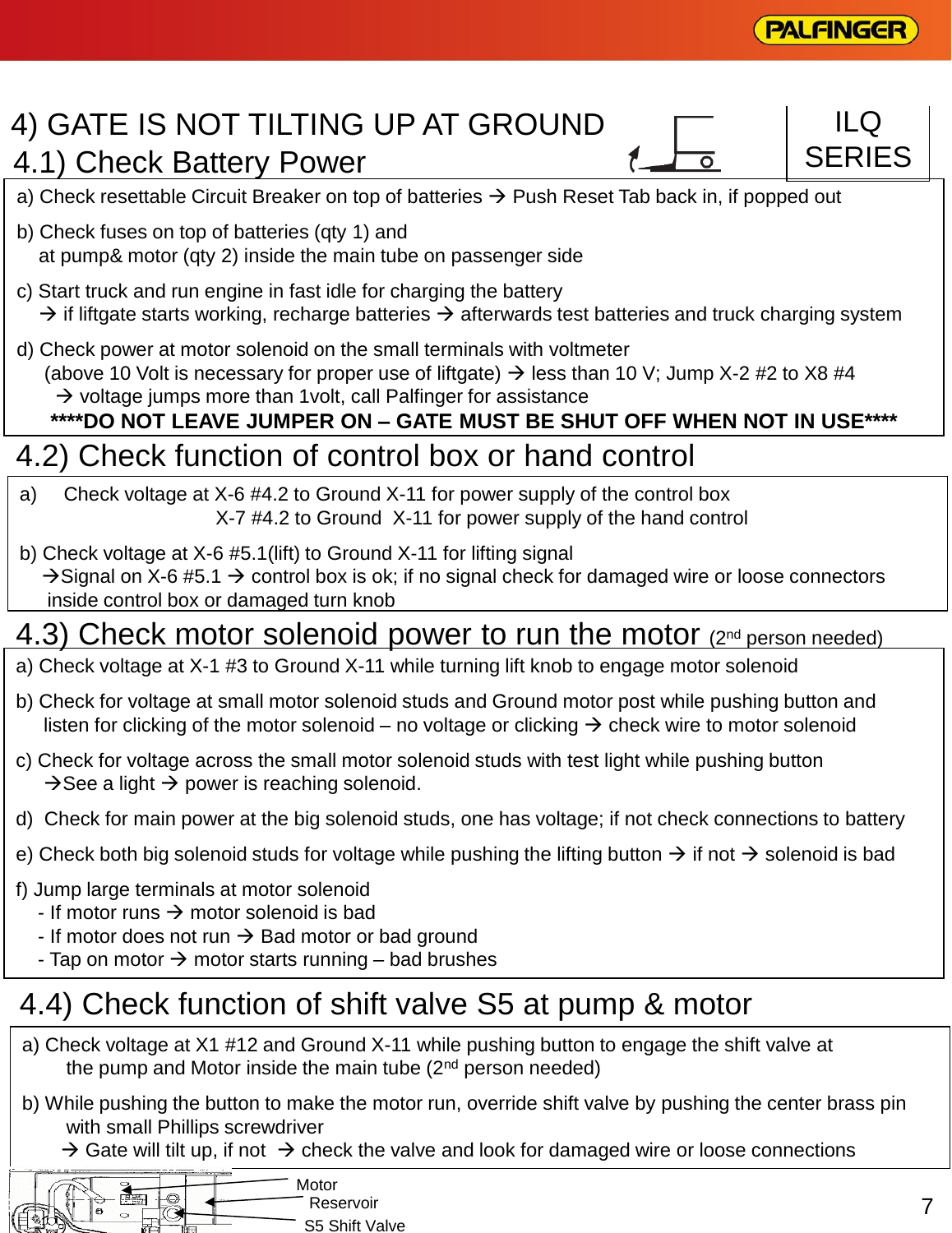

#### 5) GATE IS NOT LIFTING UP a) Check resettable Circuit Breaker on top of batteries  $\rightarrow$  Push Reset Tab back in, if popped out. b) Check fuse on top of batteries (qty 1) at pump& motor (qty 2) inside the main tube on passenger side c) Start truck and run engine in fast idle for charging the battery  $\rightarrow$  if liftgate start working, recharge batteries  $\rightarrow$  test batteries and truck charging system d) Check power at motor solenoid on the small terminals with voltmeter (above 10 volt is necessary for proper use of liftgate)  $\rightarrow$  less than 10V; Jump X-2 #2 to X-8 #4  $\rightarrow$  voltage jumps more than 1 volt, call Palfinger for assistance **\*\*\*\*DO NOT LEAVE JUMPER ON – GATE MUST BE SHUT OFF WHEN NOT IN USE\*\*\*\*** 5.1) Check Battery Power 5.2) Check function of control panel or hand control  $\overline{D}$ **SERIES**

a) Check voltage at X-6 #4.2 to Ground X-11 for power supply of the control panel X-6 #4.2 to Ground X-11 for power supply of the control panel

b) Check voltage at X-6 #5.1(lift) to Ground X-11 for lifting signal  $\rightarrow$  Signal on X-6 #5.1  $\rightarrow$  control box is ok; if no signal, check for damaged wire or loose connectors inside control panel or damaged buttons

# 5.3) Check for short in optional equipment

- a) Unplug X-5 (B-13 and B-16 sensors) and X-7(Hand control) **\*\*\*Set Jumper at X-7 at #4.1 to #4.2\*\*\*** Keep the 2 connectors unplugged (gate will operate without plugs connected, will loose auto tilt)
- b) Unplug X-1 (Main power), wait 10 seconds and plug X-1 back to the board (Reset the board)
- c) Plug each connector back, one at a time and check functions of gate after plugging in each.

# 5.4) Check motor solenoid power to run the motor (2nd person needed)

- a) Check for voltage at X-1 #3 to Ground X-11 to engage motor solenoid while pushing lift knob No voltage  $\rightarrow$  board might be damaged
- b) Check for voltage at small motor solenoid studs to Ground motor stud while pushing button and listen for clicking of the motor solenoid – no voltage or clicking  $\rightarrow$  check wire to motor solenoid
- c) Check voltage across the small motor solenoid terminals with test light while pushing button See a light  $\rightarrow$  power is reaching solenoid
- d) Check for main power at the large solenoid studs one has voltage; if not check connections to battery
- e) Check both big solenoid studs for voltage while pushing the opening button  $\rightarrow$  if not  $\rightarrow$  solenoid is bad
- f) Jump large terminals at motor solenoid
	- If motor runs  $\rightarrow$  motor solenoid is bad
	- If motor does not run  $\rightarrow$  Bad motor or bad ground
	- Tap on motor  $\rightarrow$  motor starts running bad brushes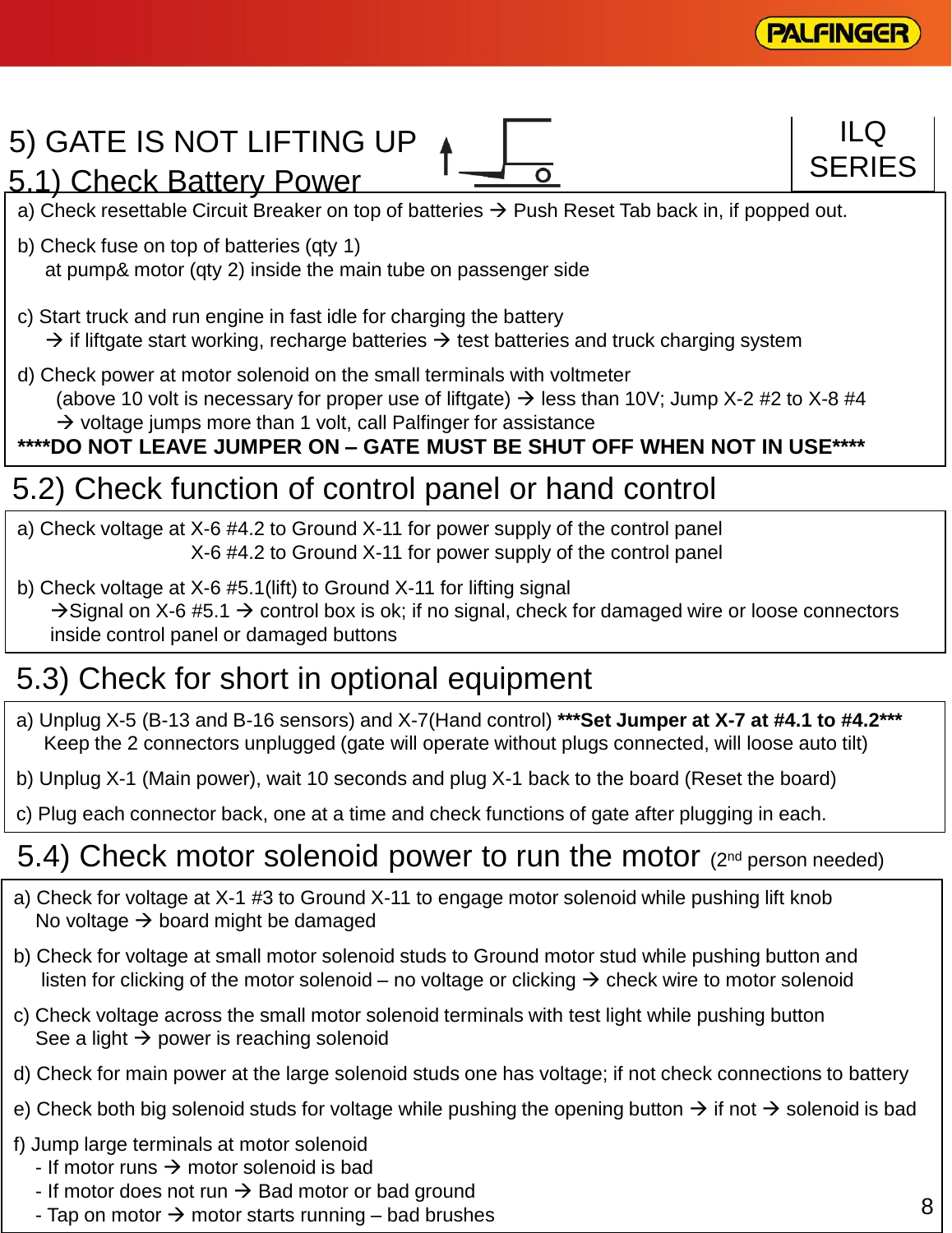

ILQ

**SERIES** 

# 6) GATE IS NOT CLOSING

6.1) Check Battery Power





- b) Check fuse on top of batteries (qty 1) at pump& motor (qty 2) inside the main tube on passenger side
- c) Start truck and run engine in fast idle for charging the battery  $\rightarrow$  if liftgate start working, recharge batteries  $\rightarrow$  test batteries and truck charging system
- d) Check power at motor solenoid on the small terminals with voltmeter by pushing the up-function buttons and hold for 10 sec with gate in upper position (DEADHEAD GATE) (above 10 Volt is necessary for proper use of liftgate)  $\rightarrow$  less than 10V; Jump X-2 #2 to X-8 #4  $\rightarrow$  voltage jumps more than 1 volt, call Palfinger for assistance

#### **\*\*\*\*DO NOT LEAVE JUMPER ON – GATE MUST BE SHUT OFF WHEN NOT IN USE\*\*\*\***

#### 6.2) Check function of control box

- a) Check voltage at X-6 #4.2 to Ground X-11 for power supply of the control panel at X-7 #4.2 to Ground X-11 for power supply of the hand control
- b) Check voltage at X-6 #3.1(close) to Ground X-11 for lifting signal  $\rightarrow$  Signal on X-6 #3.1  $\rightarrow$  control box is ok; if no signal, check for damaged wire or loose connectors inside control box or damaged buttons

#### 6.3) Check for S5 valve on pump & motor not engaged

- a) Check Voltage at X-1 #12 and Ground X-11 while pushing buttons to engage the shift valve at the pump and motor inside the main tube  $(2^{nd}$  person needed)
- b) Override the shift valve by pushing down the center brass pin with small Phillips screwdriver while pushing the buttons  $\rightarrow$  Gate will close up  $\rightarrow$  check the valve, look for damaged wire or loose connections

#### 6.4) Check motor solenoid power to run the motor

- a) Check voltage at X-1 #3 and Ground X-11 to engage motor solenoid while pushing lift button No voltage  $\rightarrow$  board might be damaged (2<sup>nd</sup> person needed)
- b) Check voltage at small motor solenoid studs and Ground motor stud while pushing buttons and listen for clicking of the motor solenoid – no voltage or clicking  $\rightarrow$  check wire to motor solenoid
- c) Check voltage across the small motor solenoid terminals with test light while pushing buttons See a light  $\rightarrow$  power is reaching solenoid
- d) Check main power at the large solenoid studs, one has voltage; if not check connections to battery
- e) Check both big solenoid studs for voltage while pushing the opening buttons  $\rightarrow$  if not  $\rightarrow$  solenoid is bad
- f) Jump large terminals at motor solenoid
	- If motor runs  $\rightarrow$  motor solenoid is bad
	- If motor does not run  $\rightarrow$  Bad motor or bad ground
	- Tap on motor  $\rightarrow$  motor starts running bad brushes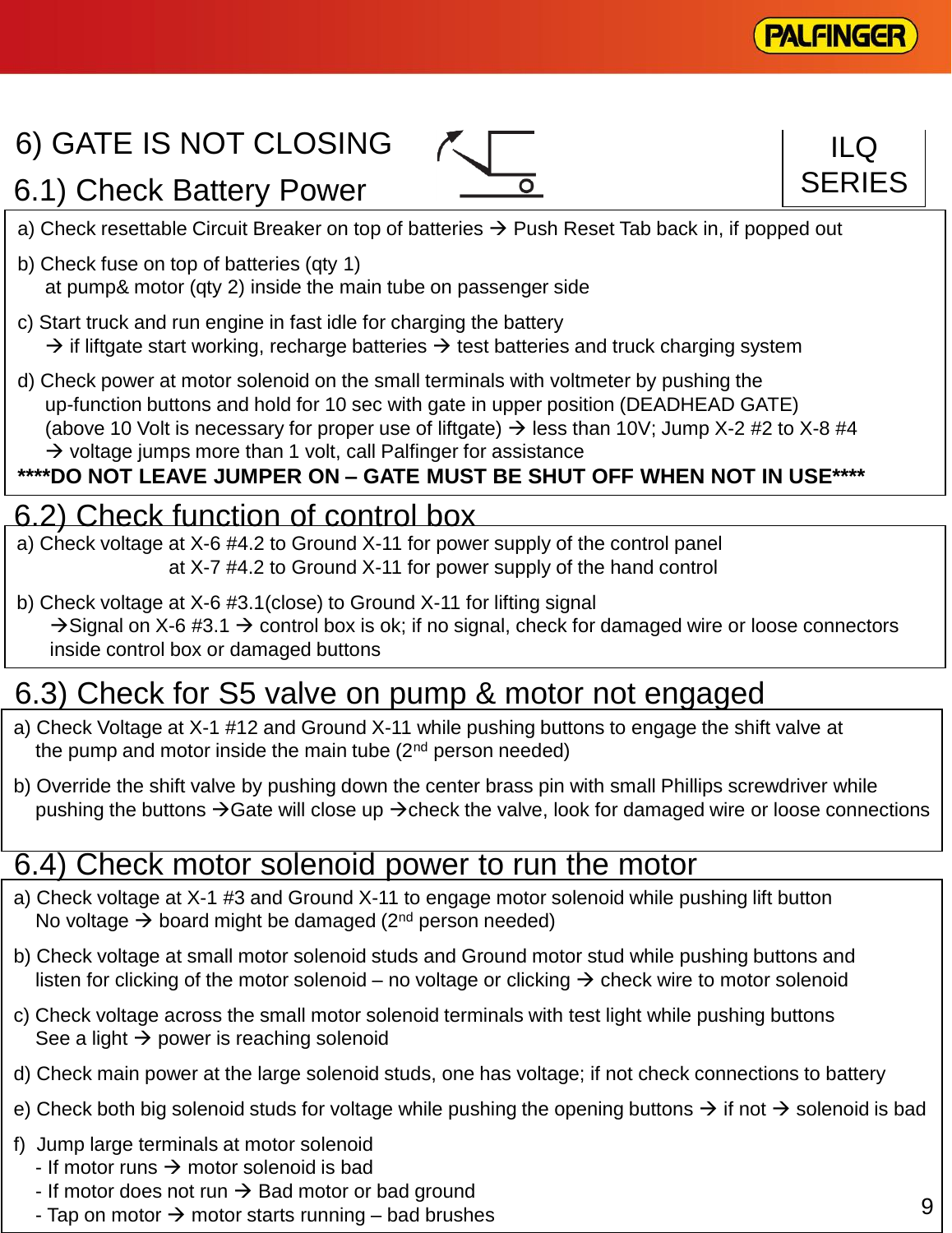#### Electrical schematic